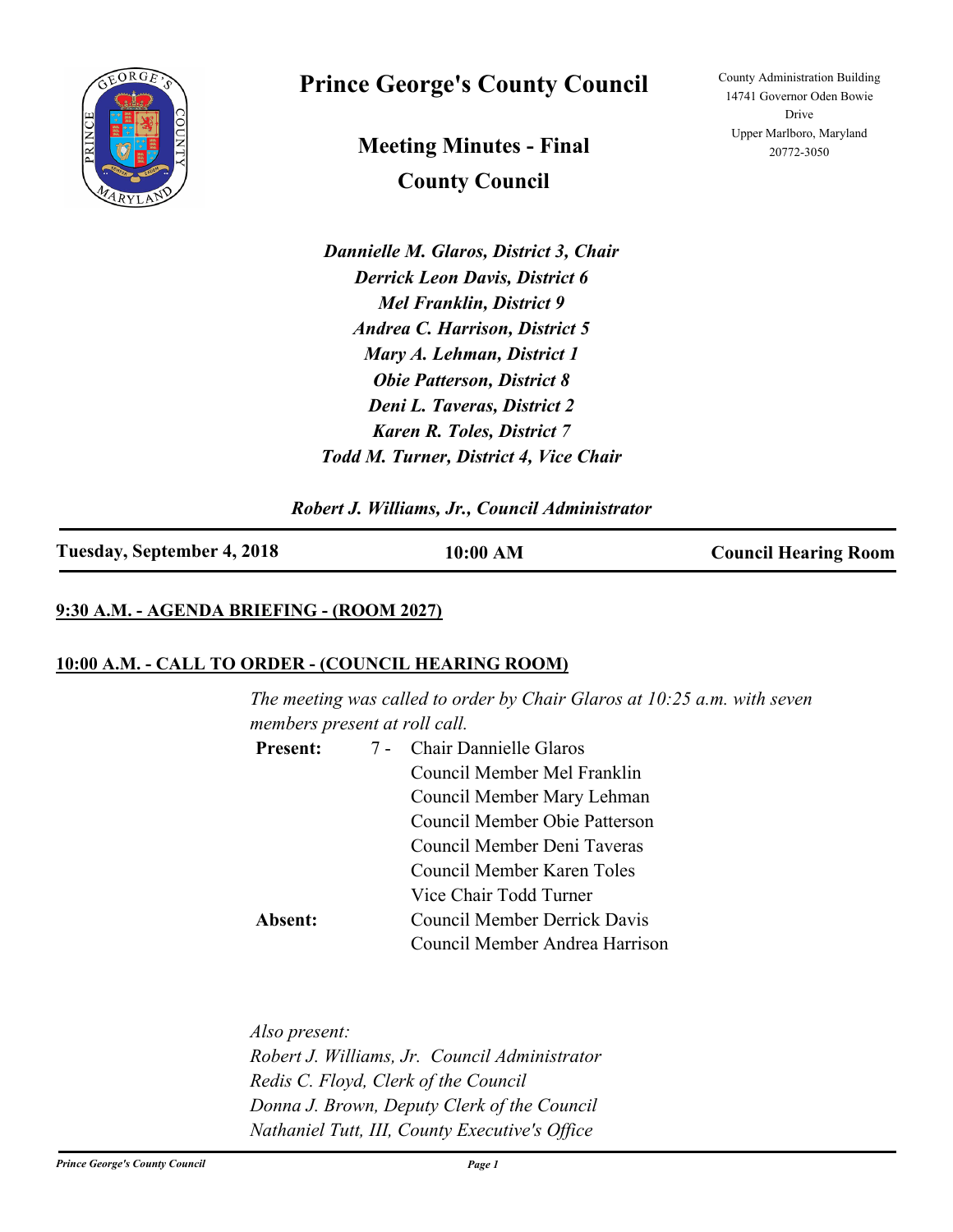*Dinora Hernandez, Office of Law Karen Zavakos, Legislative Officer Howard Stone, Director, PSFM Committee*

### **INVOCATION:**

*The Invocation was provided by Christine Osei, M-NCPPC Employee. Council Member Glaros requested prayer for the families of Aretha Franklin and John McCain who passed away, for Glenda Wilson in the passing of her father, Wanda Brooks who is recovering from illness. Council Member Toles requested prayer for students on this first day of school.*

### **PLEDGE OF ALLEGIANCE**

*The Pledge of Allegiance was led by Council Member Taveras.*

## **REQUESTS BY THE GENERAL PUBLIC TO ADDRESS THE COUNCIL**

*Jacqueline Lee and Jahi Jones addressed the Council regarding the University of Maryland Incentive Awards program. Nikita Guest addressed the Council regarding the Circle of Rights program.*

## **LEGISLATIVE DAY NO. 20**

### **1. CONSENT AGENDA**

### **(a) Approval of County Council Minutes**

| Approval of County Council Minutes dated July 24, 2018.<br><b>MIN 07242018</b> |  |
|--------------------------------------------------------------------------------|--|
|--------------------------------------------------------------------------------|--|

Draft 1

*Attachment(s):* [07242018](http://princegeorgescountymd.legistar.com/gateway.aspx?M=F&ID=db8dd4d4-11ac-49de-aede-864a0c953a99.pdf)

### **These minutes were approved**

### **(b) First Reading of Bills (Presentation)**

[CB-066-2018](http://princegeorgescountymd.legistar.com/gateway.aspx?m=l&id=/matter.aspx?key=10350) **AN ACT CONCERNING COLLECTIVE BARGAINING AGREEMENT - INTERNATIONAL ASSOCIATION OF FIRE FIGHTERS, AFL-CIO, LOCAL 1619 (FIRE FIGHTERS, PARAMEDICS AND FIRE FIGHTER/MEDICS)** for the purpose of amending the labor agreement by and between Prince George's County, Maryland and the International Association of Fire Fighters, AFL-CIO, Local 1619 (Fire Fighters, Paramedics and Fire Fighter/Medics), to provide for wages and certain other terms and conditions of Draft 1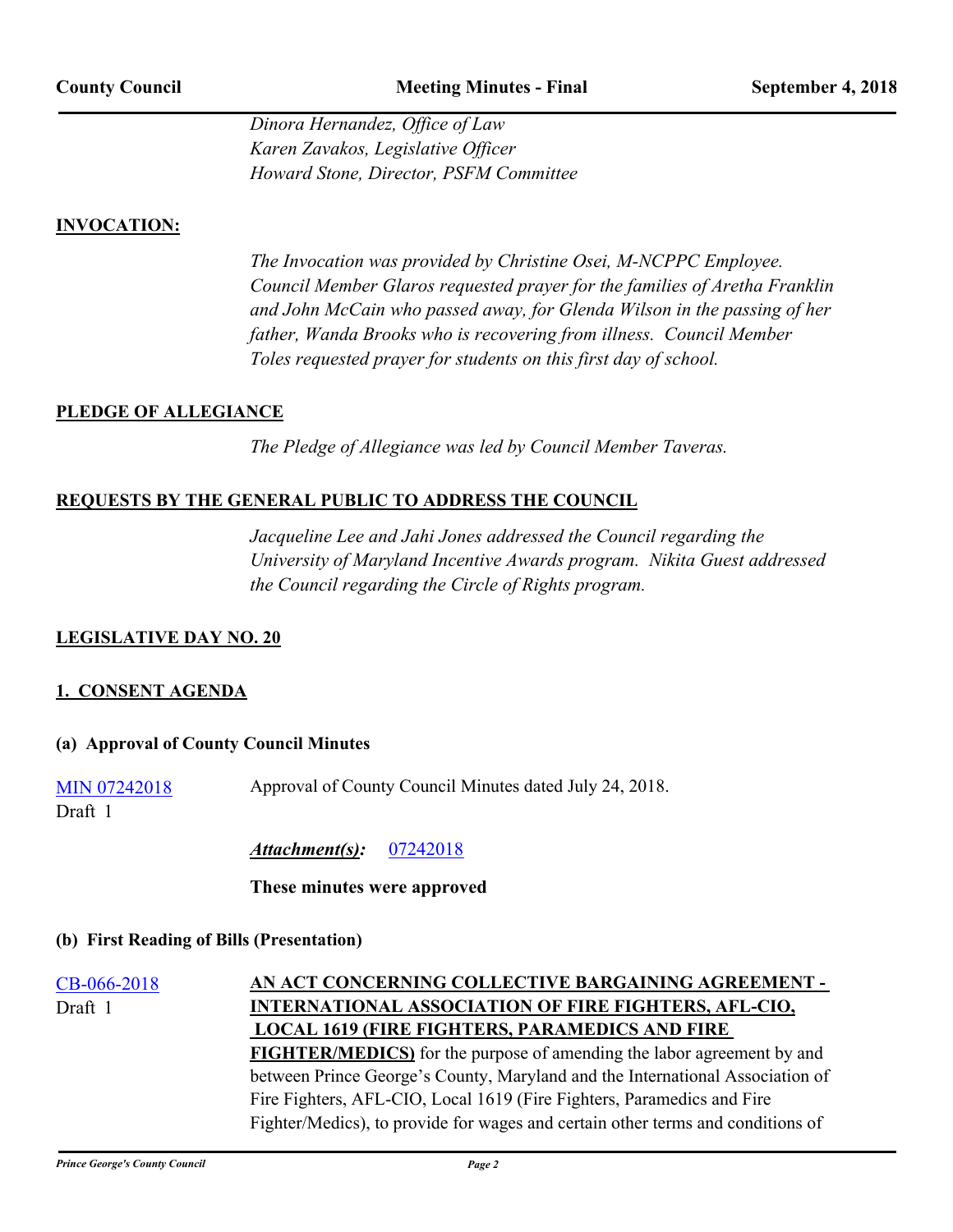employment for personnel classifications initially certified by the Prince George's County Public Employee Relations Board.

### [B2018066](http://princegeorgescountymd.legistar.com/gateway.aspx?M=F&ID=ca2292d8-9b6e-4403-8aea-d0353d9953bb.doc) [CB-66-2018 AIS](http://princegeorgescountymd.legistar.com/gateway.aspx?M=F&ID=17e7622d-8d4f-4203-8954-17f8389b73d1.pdf) [CB-66-2018 Report](http://princegeorgescountymd.legistar.com/gateway.aspx?M=F&ID=da4121a6-791e-4466-a264-9fc905697670.doc) [CB-66-2018 & CR-52-2018 Fiscal Impact](http://princegeorgescountymd.legistar.com/gateway.aspx?M=F&ID=41617ae3-7e43-4cf7-af98-9839ccf69a5d.pdf) *Attachment(s):*

**This Council Bill was presented by the Chairman, by request of the County Executive, and referred to the Committee of the Whole**

Draft 1

[CB-067-2018](http://princegeorgescountymd.legistar.com/gateway.aspx?m=l&id=/matter.aspx?key=10374) **AN ACT CONCERNING THE ISSUANCE AND SALE OF GENERAL OBLIGATION AND STORMWATER MANAGEMENT BONDS** for the

> purpose of authorizing and empowering Prince George's County, Maryland to issue and sell an amount not to exceed Three Hundred Ninety-Five Million, One Hundred Seventy-Four Thousand (\$395,174,000) in aggregate principal amount of general obligation and stormwater management bonds for the purpose of providing funds for financing in whole or in part costs of the planning, acquisition, construction, reconstruction, establishment, extension, enlargement, demolition, improvement, constituting facilities (including without limitation any land, interest in land or equipment) for the control and disposition of storm and surface waters, including floodproofing, flood control or navigation programs and other stormwater programs and systems, environmental restoration and/or wetlands construction, and the protection, conservation, creation and acquisition of certain property described in the Maryland Annotated Code Environment Article consistent with federal and Maryland laws and regulations on the subject of nontidal and private wetlands, as applicable, including describing the capital projects to be financed in whole or in part from the proceeds of the bonds hereby authorized and the estimated costs thereof; or purchase of certain capital projects set forth in the capital budget of the County for the fiscal year ending June 30, 2019, or usable portions thereof, including describing the capital projects to be financed in whole or in part from the proceeds of the bonds hereby authorized and the estimated costs and the probable useful lives thereof; prescribing or providing for the procedures for the issuance and sale of such bonds at private (negotiated) sale or public sale public sale; declaring the County's official intent to reimburse itself for certain expenditures paid before the issuance of the bonds authorized hereby in accordance with applicable Income Tax Regulations; authorizing the consolidation of such bonds with other bonds for purposes of such sale; showing compliance with the power of the County to incur indebtedness; directing the application of the proceeds of such bonds and the proceeds of bonds previously issued by an act of the County; pledging the full faith and credit and taxing power of the County to the payment of such bonds and providing for the levy and collection of taxes necessary for the payment of the principal of and interest on such bonds when due and covenanting to issue the bonds in anticipation of which such notes are issued; pledging Clean Water Act Fees to the payment of the principal of and interest on such bond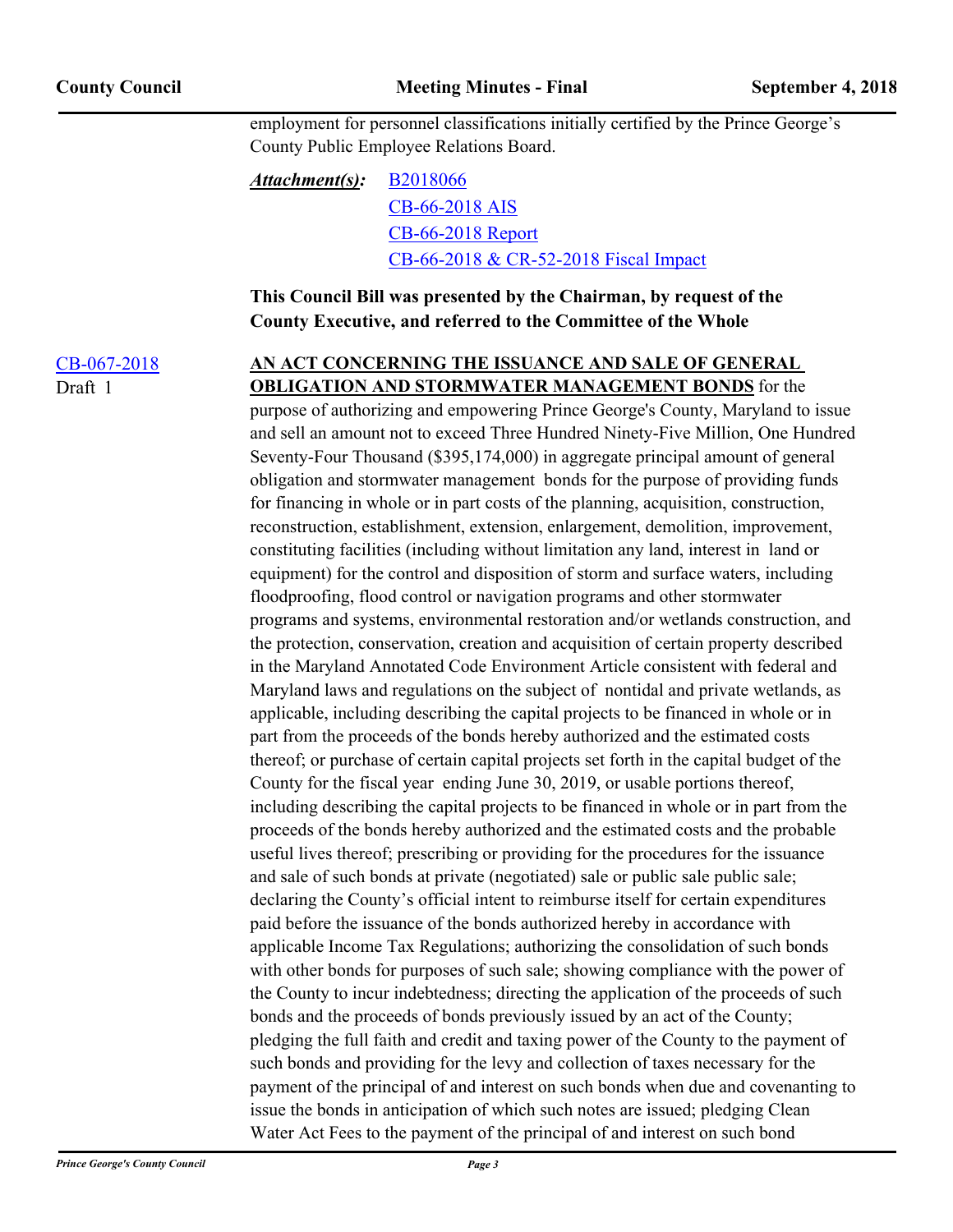anticipation notes when due; authorizing and empowering the County to issue and sell an amount not to exceed Three Hundred Ninety-Five Million, One Hundred Seventy-Four Thousand Dollars (\$395,174,000); directing the application of the proceeds of such bonds; providing for the issuance of such bond anticipation notes in the form of commercial paper or revolving loan notes; providing for the issuance of such bond anticipation notes and the bonds authorized hereby in the form of variable rate demand obligations; authorizing certain determinations to be made in connection with the sale of any such bond anticipation notes; authorizing the consolidation of such bond anticipation notes with other notes for purposes of such sale; authorizing and empowering the County to issue, sell and deliver general obligation and stormwater management refunding bonds for the purpose of refunding all or a part of the bonds authorized hereby in an aggregate principal amount not to exceed 150% of the outstanding principal amount of the bonds to be refunded thereby, the proceeds of such refunding bonds to be used for the public purpose of providing funds sufficient to pay principal of, redemption premium, if any, and interest on such refunded bonds at the respective maturity, redemption, and interest payment dates of such refunded bonds; prescribing or providing for the procedure for the issuance and sale of such refunding bonds; empowering the County Executive to determine the time and method for the sale of such refunding bonds and other details with respect to the sale of such refunding bonds; pledging the full faith and credit of the county to the payment of such refunding bonds and the interest on such refunding bonds, when due; and providing for the levy and collection of taxes necessary for the payment of the principal of and interest on such refunding bonds when due, showing compliance with the limitations on the power of the County to incur indebtedness; pledging Clean Water Act Fees to the payment of the principal of and interest on such refunding bonds when due; covenanting or providing for the making of certain covenants on matters relating to the tax-exempt status of interest on such bonds, bond anticipation notes and refunding bonds, as applicable; providing for compliance with Securities and Exchange Commission Rule 15c2-12; providing for the authorization of and entry into interest rate exchange agreements or contracts in connection with or incidental to any of the obligations authorized by this Act; authorizing the County Executive to delegate to appropriate officials the power to make certain determinations and sign certain documents, certificates or agreements authorized to be made or signed by the County Executive herein; and otherwise generally determining or providing for the determination of certain matters in connection with the issuance, sale and delivery of the general obligation and stormwater management bonds, bond anticipation notes and refunding bonds authorized by this Act.

### [B2018067](http://princegeorgescountymd.legistar.com/gateway.aspx?M=F&ID=4f79a490-db4f-48e3-9168-d43ee6c63cb4.doc) [CB-67-2018 Attachment 1](http://princegeorgescountymd.legistar.com/gateway.aspx?M=F&ID=b854ea44-fe3d-49cf-9c94-1aacbe9736ea.pdf) [CB-67-2018 AIS](http://princegeorgescountymd.legistar.com/gateway.aspx?M=F&ID=5669e1a9-f937-47a2-b66d-9cdf463bfc5a.pdf) *Attachment(s):*

**This Council Bill was presented by the Chairman, by request of the**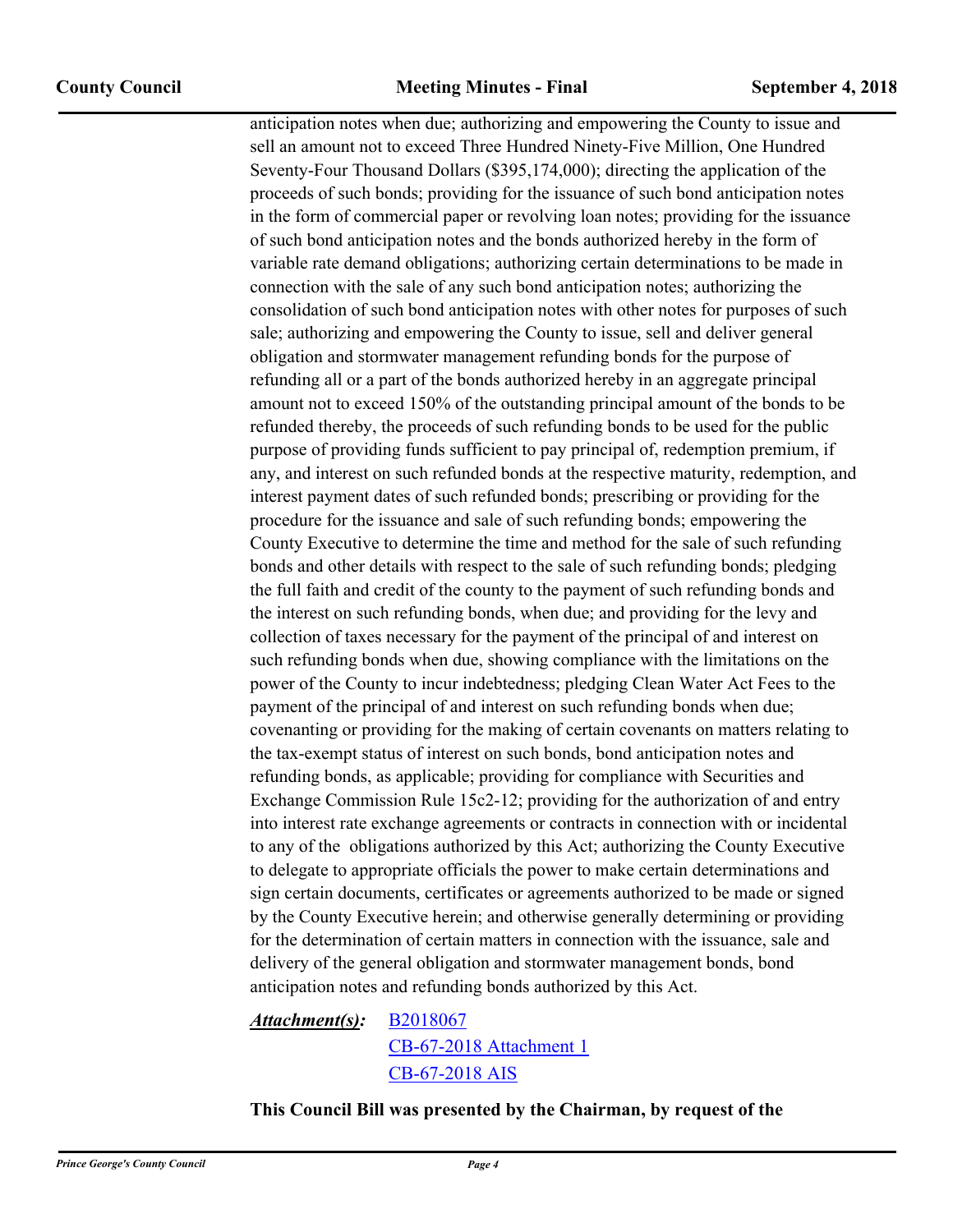| <b>County Council</b>    | <b>Meeting Minutes - Final</b>                                                                                                                                                                                                                                                                                                                                                                                                                                                                                                     | September 4, 2018 |
|--------------------------|------------------------------------------------------------------------------------------------------------------------------------------------------------------------------------------------------------------------------------------------------------------------------------------------------------------------------------------------------------------------------------------------------------------------------------------------------------------------------------------------------------------------------------|-------------------|
|                          | County Executive, and referred to the Public Safety and Fiscal<br><b>Management Committee</b>                                                                                                                                                                                                                                                                                                                                                                                                                                      |                   |
| CB-068-2018<br>Draft 1   | AN ACT CONCERNING CODE OF ETHICS for the purpose of amending the<br>Code of Ethics in order to conform to State law, changing certain restrictions and<br>requirements for County employees and officials.                                                                                                                                                                                                                                                                                                                         |                   |
|                          | Attachment(s):<br><b>B2018068</b><br>CB-68-2018 AIS                                                                                                                                                                                                                                                                                                                                                                                                                                                                                |                   |
|                          | This Council Bill was presented by the Chairman, by request of the<br>County Executive, and referred to the Public Safety and Fiscal<br><b>Management Committee</b>                                                                                                                                                                                                                                                                                                                                                                |                   |
| CB-069-2018<br>Draft 1   | AN ACT CONCERNING HOMESTEAD PROPERTY TAX CREDIT for the<br>purpose of establishing the homestead property tax credit for the County property<br>tax for the taxable year beginning July 1, 2019.                                                                                                                                                                                                                                                                                                                                   |                   |
|                          | Attachment(s):<br><b>B2018069</b><br>CB-69-2018 AIS                                                                                                                                                                                                                                                                                                                                                                                                                                                                                |                   |
|                          | This Council Bill was presented by the Chairman, by request of the<br>County Executive, and referred to the Public Safety and Fiscal<br><b>Management Committee</b>                                                                                                                                                                                                                                                                                                                                                                |                   |
| CB-070-2018<br>Draft 1   | AN ACT CONCERNING COLLECTIVE BARGAINING AGREEMENT-<br><b>DEPUTY SHERIFF'S ASSOCIATION OF PRINCE GEORGE'S COUNTY,</b><br>INC. (CIVILIAN UNITS) for the purpose of approving the labor agreement by and<br>between Prince George's County, Maryland and the Deputy Sheriff's Association of<br>Prince George's County, Inc. (Civilian Units), to provide for wages and certain<br>other terms and conditions of employment for personnel classifications certified<br>by the Prince George's County Public Employee Relations Board. |                   |
|                          | Attachment(s):<br>B2018070.doc<br>CB-070-2018 AIS                                                                                                                                                                                                                                                                                                                                                                                                                                                                                  |                   |
|                          | This Council Bill was presented by the Chairman, by request of the<br>County Executive, and referred to the Public Safety and Fiscal<br><b>Management Committee</b>                                                                                                                                                                                                                                                                                                                                                                |                   |
| $CB-071-2018$<br>Draft 1 | <u>AN ACT CONCERNING COLLECTIVE BARGAINING AGREEMENT -</u><br><b>FRATERNAL ORDER OF POLICE PRINCE GEORGE'S COUNTY LODGE</b><br>89, INC. for the purpose of amending the labor agreement by and between Prince<br>George's County, Maryland and the Fraternal Order of Police, Prince George's<br>County Lodge 89, Inc., to provide for wages and certain other terms and conditions<br>of employment for personnel classifications initially certified by the Prince<br>George's County Public Employee Relations Board.           |                   |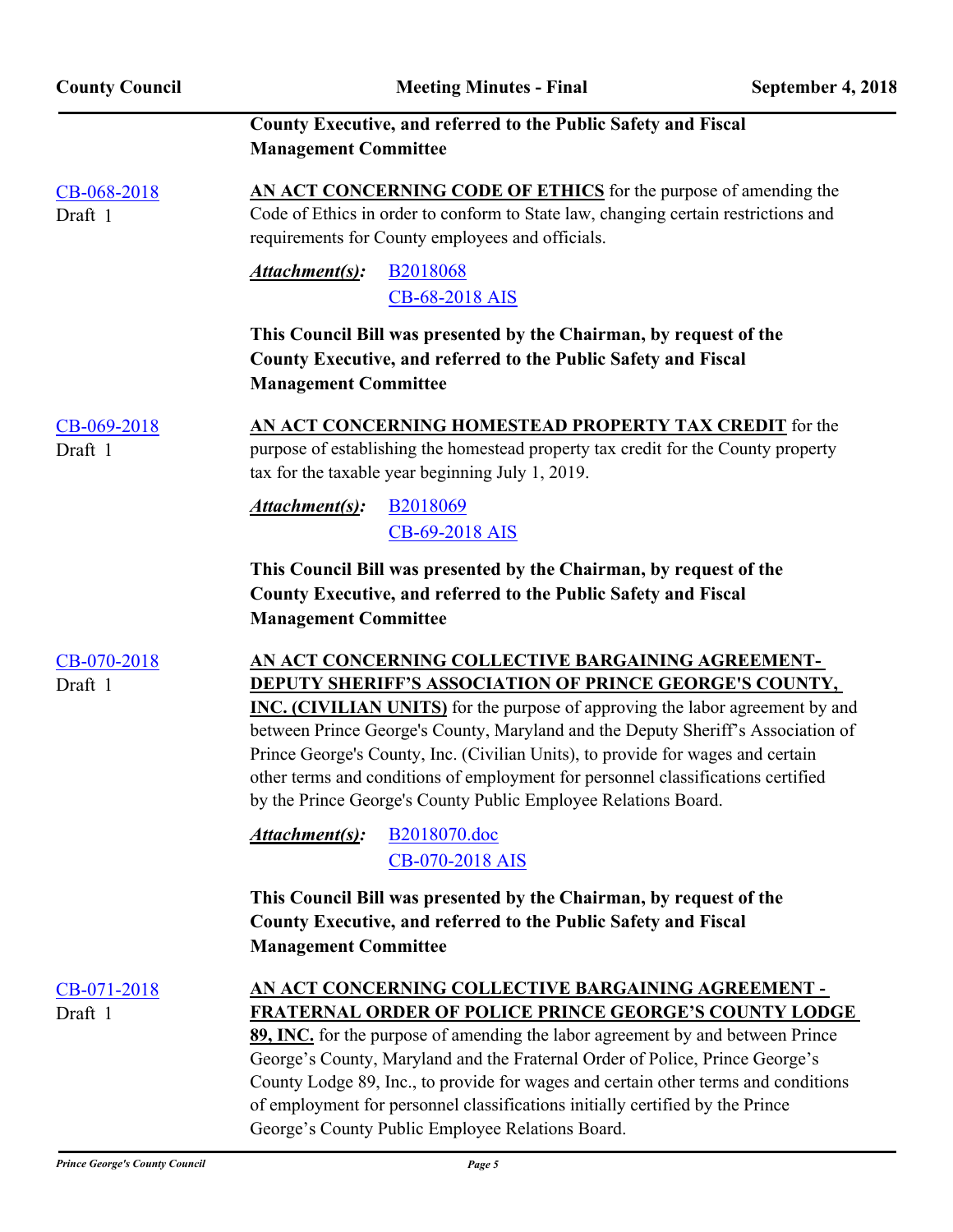[B2018071](http://princegeorgescountymd.legistar.com/gateway.aspx?M=F&ID=252f3041-dc9a-4b32-95c8-5c168a1edbaf.docx) [CB-71-2018 AIS](http://princegeorgescountymd.legistar.com/gateway.aspx?M=F&ID=2111deb3-2591-4b42-9833-56066b072ec0.pdf) *Attachment(s):* **This Council Bill was presented by the Chairman, by request of the County Executive, and referred to the Public Safety and Fiscal Management Committee** [CB-072-2018](http://princegeorgescountymd.legistar.com/gateway.aspx?m=l&id=/matter.aspx?key=10386) **AN ACT CONCERNING COLLECTIVE BARGAINING AGREEMENT - COUNCIL 67, AMERICAN FEDERATION OF STATE, COUNTY AND MUNICIPAL EMPLOYEES (AFSCME), AFL-CIO, AND ITS AFFILIATED LOCAL 241 (SCHOOL CROSSING GUARDS)** for the purpose of amending the labor agreement by and between Prince George's County, Maryland and Council 67, American Federation of State, County and Municipal Employees (AFSCME), AFL-CIO, and its affiliated Local 241 to provide for wages and certain other terms and conditions of employment for personnel classifications certified by the Prince George's County Public Employee Relations Board. Draft 1 [B2018072](http://princegeorgescountymd.legistar.com/gateway.aspx?M=F&ID=69c202e8-afa9-44a9-b501-31d2d93bb5d3.doc) [CB-72-2018 AIS](http://princegeorgescountymd.legistar.com/gateway.aspx?M=F&ID=6fb2434a-8235-4877-8702-016e9266e463.pdf) *Attachment(s):* **This Council Bill was presented by the Chairman, by request of the County Executive, and referred to the Public Safety and Fiscal Management Committee** [CB-073-2018](http://princegeorgescountymd.legistar.com/gateway.aspx?m=l&id=/matter.aspx?key=10388) **AN ACT CONCERNING COLLECTIVE BARGAINING AGREEMENT-FRATERNAL ORDER OF POLICE 112, PRINCE GEORGE'S COUNTY SHERIFFS LODGE INC.** for the purpose of amending the labor agreement by and between Prince George's County, Maryland and the Fraternal Order of Police 112, Prince George's County Sheriffs Lodge Inc., to provide for wages and certain other terms and conditions of employment for personnel classifications certified by the Prince George's County Public Employee Relations Board. Draft 1 [B2018073](http://princegeorgescountymd.legistar.com/gateway.aspx?M=F&ID=2263c14b-e1fd-4730-832a-17af5156bf9a.doc) [CB-73-2018 AIS](http://princegeorgescountymd.legistar.com/gateway.aspx?M=F&ID=19885b8d-e315-4237-a658-0fa178b7afc9.pdf) *Attachment(s):* **This Council Bill was presented by the Chairman, by request of the County Executive, and referred to the Public Safety and Fiscal Management Committee** [CB-074-2018](http://princegeorgescountymd.legistar.com/gateway.aspx?m=l&id=/matter.aspx?key=10391) **AN ACT CONCERNING THE ISSUANCE AND SALE OF SPECIAL OBLIGATION BONDS FOR THE KARINGTON DEVELOPMENT DISTRICT AND THE KARINGTON SPECIAL TAXING DISTRICT** for the purpose of providing that special obligation bonds may be issued from time to time under the provisions of this Act, Sections 12-201 through 12-213 of the Economic Development Article of the Annotated Code of Maryland, as amended (the "Tax Increment Act"), Section 10-269 of Prince George's County Code, as amended, Draft 1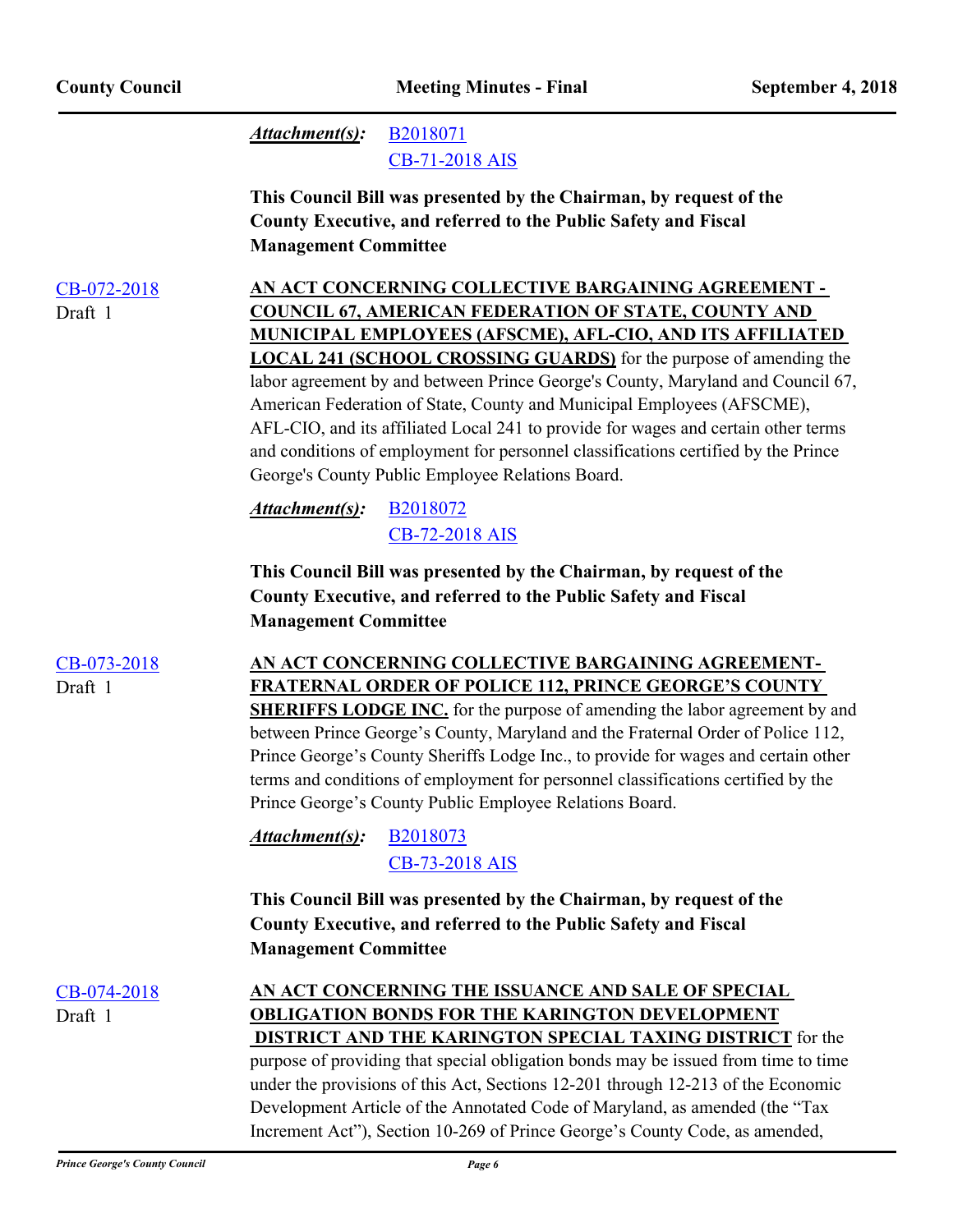and Sections 21-501 through 21-523 of the Local Government Article of the Annotated Code of Maryland, as amended (collectively, the "Special Tax Act"), CR-73-2016 and CR-57-2018, each of the County Council of Prince George's County, Maryland, in an amount not to exceed the aggregate principal amount of Thirty-Three Million Dollars (\$33,000,000) in order for the County to finance or reimburse, in accordance with the Tax Increment Act and the Special Tax Act (together, the "Acts"), costs related to the construction and installation of certain of the public infrastructure improvements as more particularly described herein; making certain findings and determinations, among others, concerning the public benefit and purpose of such special obligation bonds, including that prior to the issuance of such bonds the criteria set forth in CR-38-2011, including but not limited to the "But-For Test," the "Trigger Mechanism/Look Back Provision," LMBE participation and the impact of the County credit/bond rating, have been satisfied; providing for the modification of certain requirements of CR-73-2016 related to Hotel Taxes; providing that the special obligation bonds authorized to be issued hereby shall be payable, from the amounts levied and deposited in the Tax Increment Fund (as defined in the Development District Formation Resolution) and the Special Taxing District Fund (as defined in the Special Taxing District Formation Resolution) and that the special obligation bonds shall not constitute a general obligation debt of the County or a pledge of the County's full faith and credit or taxing power other than the taxes representing the levy on the Tax Increment (as defined in the Development District Formation Resolution) and the Special Tax (as defined in the Special Taxing District Formation Resolution); authorizing the County Executive of the County to specify, prescribe, determine, provide for and approve certain details, forms, documents or procedures in connection with such special obligation bonds issued hereunder and any other matters necessary or desirable in connection with the authorization, issuance, sale and payment of such special obligation bonds; authorizing the County Executive to take certain actions, to execute documents and make certain commitments on behalf of the County in connection with the issuance, sale and delivery of such special obligation bonds; authorizing the execution and delivery of such special obligation bonds and such other documents as may be necessary and desirable to effectuate the financing of the infrastructure improvements and the issuance, sale and delivery of such special obligation bonds; and generally providing for, and determining various matters in connection with, the issuance, sale, delivery and payment of such special obligation bonds.

#### [B2018074](http://princegeorgescountymd.legistar.com/gateway.aspx?M=F&ID=32349c05-b4cb-4c1b-9d1d-d0a375325add.DOCX) *Attachment(s):*

[CB-74-2018 AIS](http://princegeorgescountymd.legistar.com/gateway.aspx?M=F&ID=4e7d498a-1cb4-448c-ad3d-e1e819b879b7.pdf)

**This Council Bill was presented by the Chairman, by request of the County Executive, and referred to the Committee of the Whole**

[CB-075-2018](http://princegeorgescountymd.legistar.com/gateway.aspx?m=l&id=/matter.aspx?key=10346) **AN ORDINANCE CONCERNING R-R AND C-S-C ZONES** for the purpose of Draft 1 clarifying the regulations applicable to certain Townhouse uses in the R-R (Rural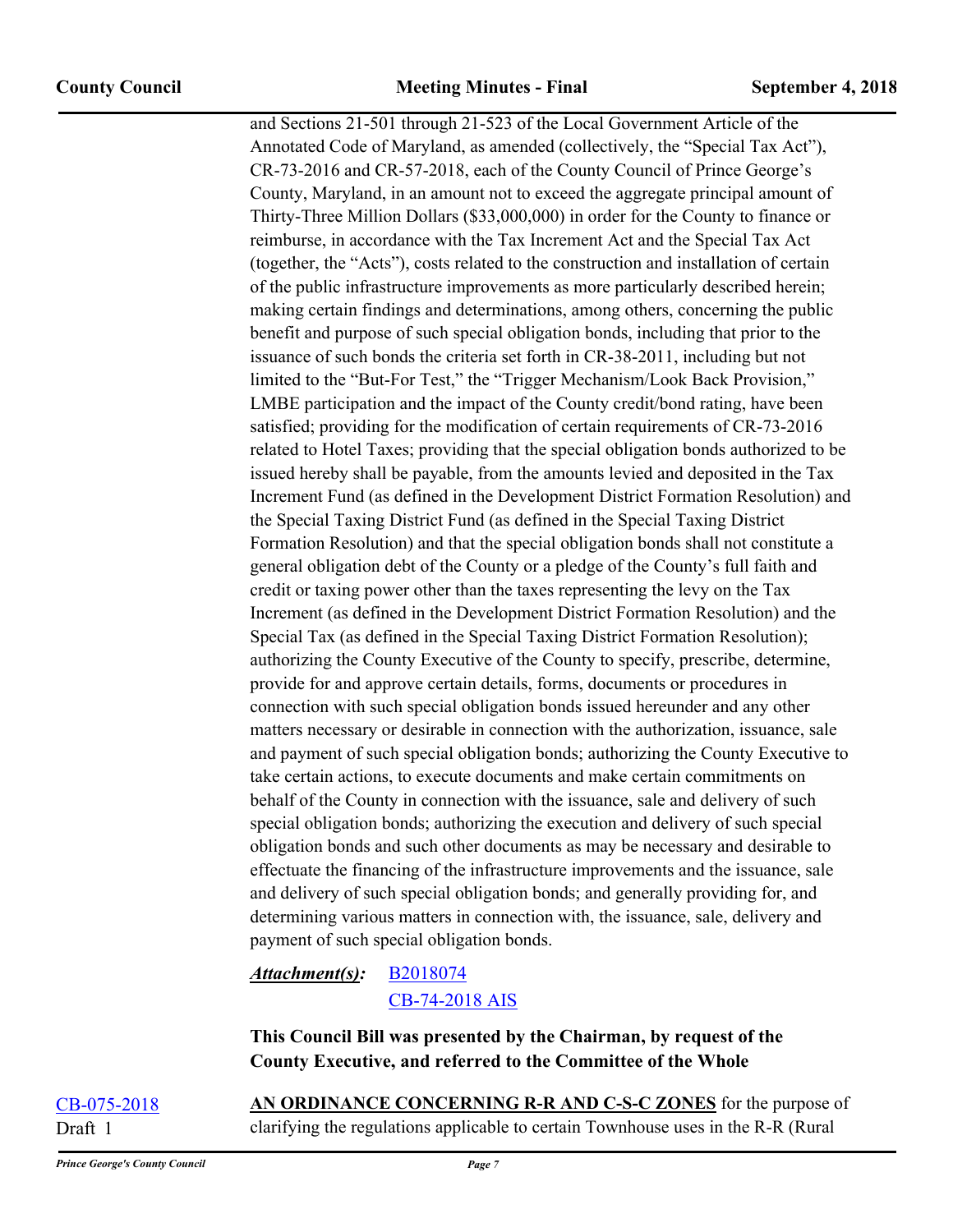| <b>County Council</b>                        |                                                                                                                                                                           | <b>Meeting Minutes - Final</b>                                                                                                                                                                                                                                                                     | September 4, 2018 |  |
|----------------------------------------------|---------------------------------------------------------------------------------------------------------------------------------------------------------------------------|----------------------------------------------------------------------------------------------------------------------------------------------------------------------------------------------------------------------------------------------------------------------------------------------------|-------------------|--|
|                                              |                                                                                                                                                                           | Residential) and C-S-C (Commercial Shopping Center) Zones, Prince George's<br>County, under certain specified circumstances.                                                                                                                                                                       |                   |  |
|                                              | <b>Sponsor(s):</b> Franklin                                                                                                                                               |                                                                                                                                                                                                                                                                                                    |                   |  |
| Attachment(s):<br>B2018075<br>CB-75-2018 AIS |                                                                                                                                                                           |                                                                                                                                                                                                                                                                                                    |                   |  |
|                                              | This Council Bill was presented by the Chairman, by request of the<br>County Executive, and referred to the Planning, Zoning and Economic<br><b>Development Committee</b> |                                                                                                                                                                                                                                                                                                    |                   |  |
| $CB-076-2018$<br>Draft 1                     |                                                                                                                                                                           | AN ORDINANCE CONCERNING OUTDOOR ADVERTISING SIGNS for the<br>purpose of permitting the reconstruction, extension, or relocation of Outdoor<br>Advertising Signs ("Billboards") that have been certified as Nonconforming Uses in<br>Prince George's County, under certain specified circumstances. |                   |  |
|                                              | <b>Sponsor(s):</b> Franklin                                                                                                                                               |                                                                                                                                                                                                                                                                                                    |                   |  |
|                                              | Attachment(s):                                                                                                                                                            | <b>B2018076</b><br>CB-076-2018 AIS                                                                                                                                                                                                                                                                 |                   |  |
|                                              | <b>Development Committee</b>                                                                                                                                              | This Council Bill was presented by the Chairman, by request of the<br>County Executive, and referred to the Planning, Zoning and Economic                                                                                                                                                          |                   |  |

### **(c) Introduction of Resolutions**

Draft 1

[CR-052-2018](http://princegeorgescountymd.legistar.com/gateway.aspx?m=l&id=/matter.aspx?key=10351) **A RESOLUTION CONCERNING COMPENSATION AND BENEFITS, INTERNATIONAL ASSOCIATION OF FIRE FIGHTERS, AFL-CIO, LOCAL 1619 (FIRE FIGHTERS, PARAMEDICS, AND FIRE FIGHTER/MEDICS) SALARY SCHEDULE Y, SCHEDULE OF PAY GRADES** for the purpose of amending the Salary Plan of the County to reflect the terms of the labor agreement by and between Prince George's County, Maryland and the International Association of Fire Fighters, AFL-CIO, Local 1619 (Fire Fighters, Paramedics, and Fire Fighter/Medics).

**Sponsor(s):** Glaros, Toles, Turner, Taveras, Franklin and Patterson

[R2018052](http://princegeorgescountymd.legistar.com/gateway.aspx?M=F&ID=f82f9c36-1a4e-48d6-8c0e-7cb3bdd0b97f.doc) [CR-52-2018 AIS](http://princegeorgescountymd.legistar.com/gateway.aspx?M=F&ID=05da9f28-cd34-48b4-a751-c17e94b42c35.pdf) [CB-66-2018 & CR-52-2018 Fiscal Impact](http://princegeorgescountymd.legistar.com/gateway.aspx?M=F&ID=7b5b7a8b-b89a-41dd-85b7-4f4a58aeff11.pdf) *Attachment(s):*

*CR-52-2018 amends the Salary Plan of the County to reflect the terms of the labor agreement by and between Prince George's County, Maryland and the International Association of Fire Fighters, AFL-CIO, Local 1619 (Fire Fighters, Paramedics, and Fire Fighter/Medics).*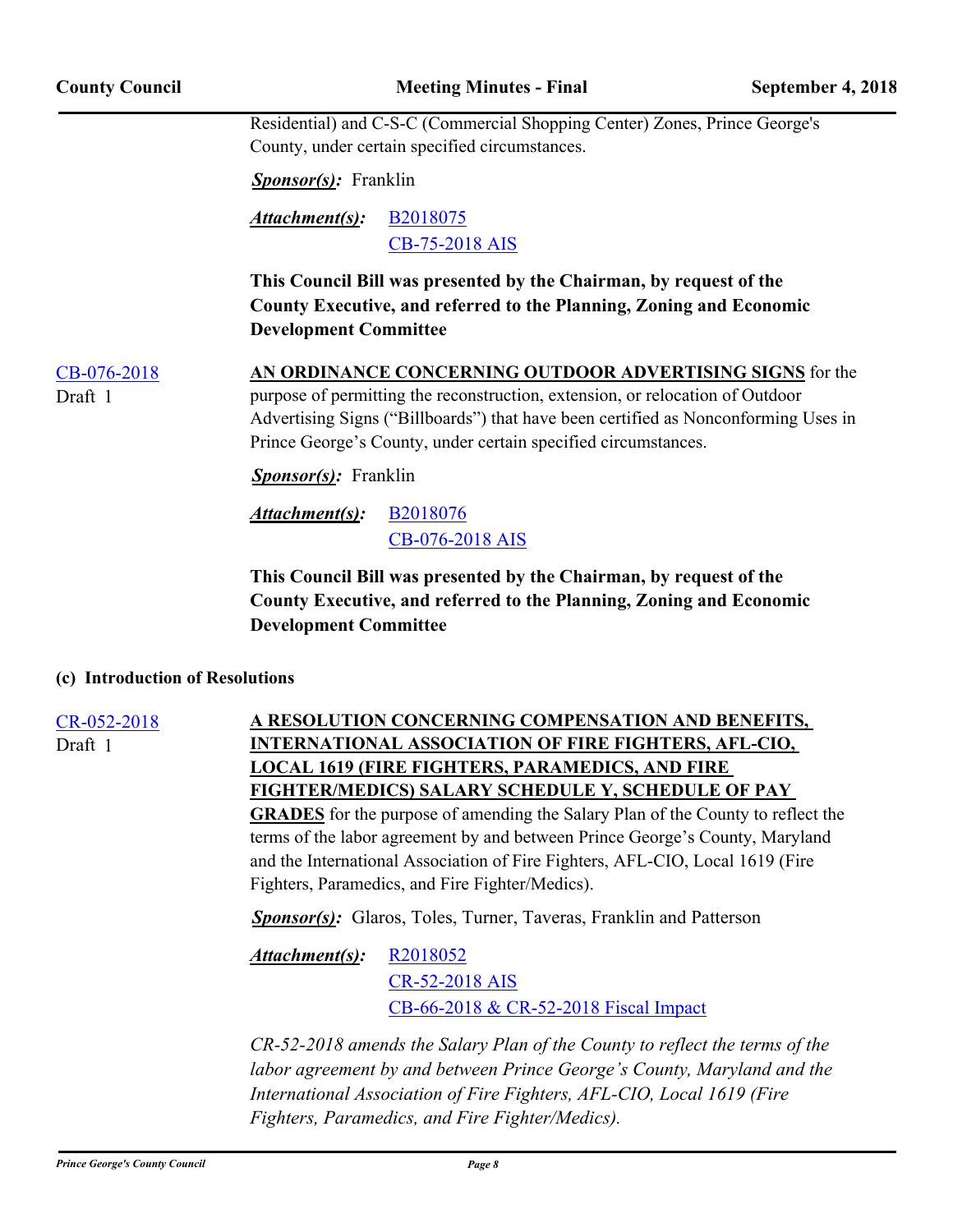**This Resolution was introduced by Council Members Toles, Glaros, Turner, Taveras, Franklin and Patterson and referred to the Committee of the Whole**

Draft 1

[CR-053-2018](http://princegeorgescountymd.legistar.com/gateway.aspx?m=l&id=/matter.aspx?key=10382) **A RESOLUTION CONCERNING COMPENSATION AND BENEFITS, DEPUTY SHERIFF'S ASSOCIATION OF PRINCE GEORGE'S COUNTY, INC. (CIVILIAN UNITS) SALARY SCHEDULE Z** for the purpose of amending the Salary Plan of the County to reflect the terms of the labor agreement by and between Prince George's County, Maryland and the Deputy Sheriff's Association of Prince George's County, Inc. (Civilian Units).

*Sponsor(s):* Glaros, Toles, Lehman, Turner, Taveras, Franklin and Patterson

[R2018053](http://princegeorgescountymd.legistar.com/gateway.aspx?M=F&ID=7b1e6761-1562-4112-a910-08e113313b97.doc) [CR-53-2018 AIS](http://princegeorgescountymd.legistar.com/gateway.aspx?M=F&ID=b53a7dd0-f6e7-4eac-9a15-6e48d1665a56.pdf) *Attachment(s):*

*CR-53-2018 amends the Salary Plan of the County to reflect the terms of the labor agreement by and between Prince George's County, Maryland and the Deputy Sheriff's Association of Prince George's County, Inc. (Civilian Units).*

**This Resolution was introduced by Council Members Toles, Lehman, Glaros, Turner, Taveras, Franklin and Patterson and referred to the Public Safety and Fiscal Management Committee**

[CR-054-2018](http://princegeorgescountymd.legistar.com/gateway.aspx?m=l&id=/matter.aspx?key=10384) **A RESOLUTION CONCERNING COMPENSATION AND BENEFITS, FRATERNAL ORDER OF POLICE, PRINCE GEORGE'S COUNTY LODGE 89, INC. SALARY SCHEDULE L** for the purpose of amending the Salary Plan of the County to reflect the terms of the labor agreement by and between Prince Draft 1

*Sponsor(s):* Glaros, Toles, Lehman, Turner, Taveras, Franklin and Patterson

George's County, Maryland and the Fraternal Order of Police, Prince George's

[R2018054](http://princegeorgescountymd.legistar.com/gateway.aspx?M=F&ID=449cb487-e1c3-4f01-956d-2d04ea39ff68.docx) [CR-54-2018 AIS](http://princegeorgescountymd.legistar.com/gateway.aspx?M=F&ID=45054175-88b3-42f0-9b12-e6b65a42ae33.pdf) *Attachment(s):*

County Lodge 89, Inc.

*CR-54-2018 amends the Salary Plan of the County to reflect the terms of the labor agreement by and between Prince George's County, Maryland and the Fraternal Order of Police, Prince George's County Lodge 89, Inc.*

**This Resolution was introduced by Council Members Toles, Lehman, Glaros, Turner, Taveras, Franklin and Patterson and referred to the Public Safety and Fiscal Management Committee**

## [CR-055-2018](http://princegeorgescountymd.legistar.com/gateway.aspx?m=l&id=/matter.aspx?key=10387) **A RESOLUTION CONCERNING COMPENSATION AND BENEFITS,**  Draft 1 **COUNCIL 67, AMERICAN FEDERATION OF STATE, COUNTY AND**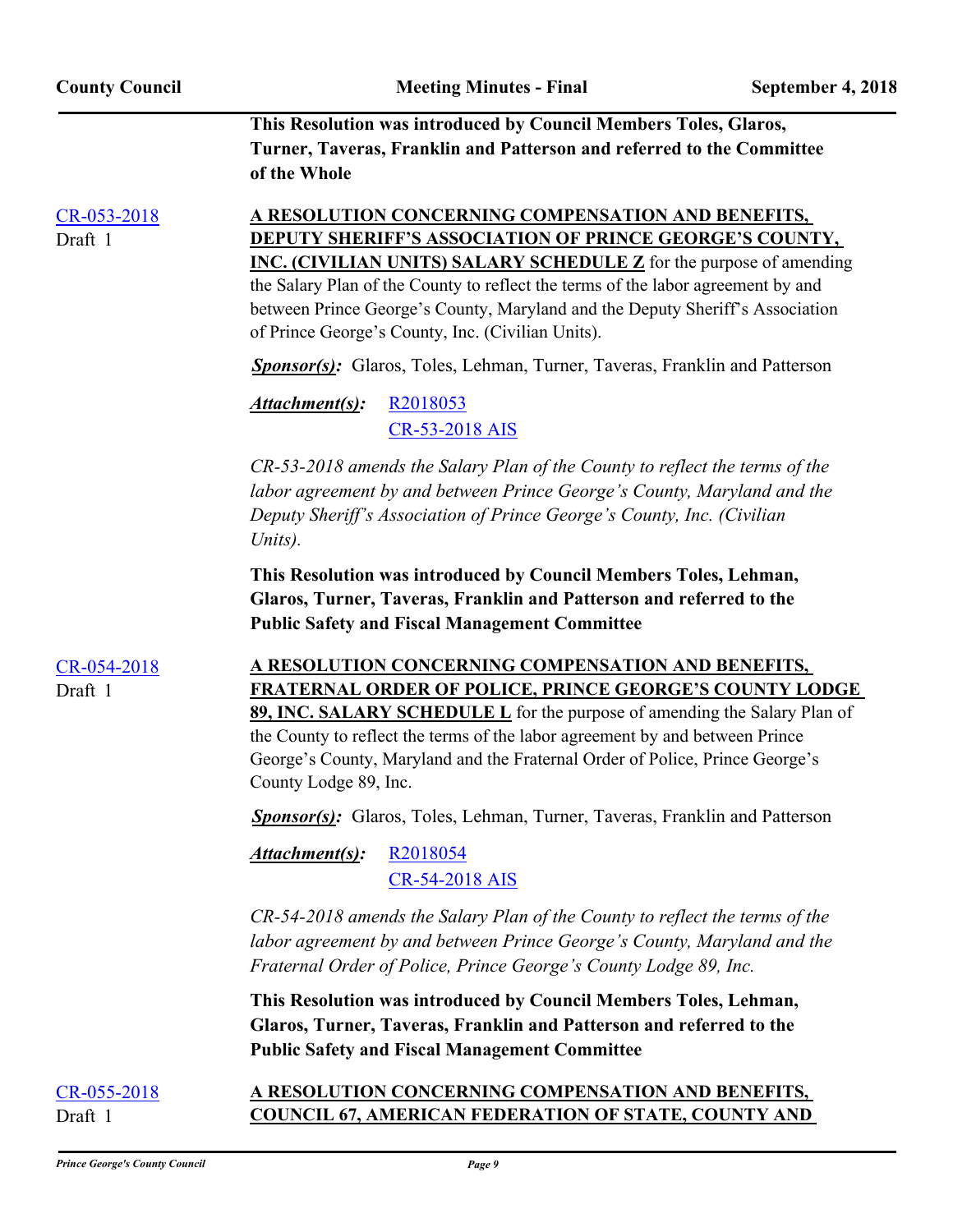**MUNICIPAL EMPLOYEES (AFSCME), AFL-CIO, LOCAL 241 (SCHOOL CROSSING GUARDS) - SALARY SCHEDULE X** for the purpose of approving the Salary Plan of the County to reflect the terms of the labor agreement by and between Prince George's County, Maryland and Council 67, American Federation of State, County and Municipal Employees (AFSCME), AFL-CIO, Local 241 (School Crossing Guards).

*Sponsor(s):* Glaros, Toles, Lehman, Turner, Taveras, Franklin and Patterson

[R2018055](http://princegeorgescountymd.legistar.com/gateway.aspx?M=F&ID=cabe26ee-cbcb-41b5-97fb-8c1869ffa7ea.doc) [CR-55-2018 AIS](http://princegeorgescountymd.legistar.com/gateway.aspx?M=F&ID=2b986fa1-dcf4-468d-9a84-69f0b6080d14.pdf) *Attachment(s):*

*CR-55-2018 approving the Salary Plan of the County to reflect the terms of the labor agreement by and between Prince George's County, Maryland and Council 67, American Federation of State, County and Municipal Employees (AFSCME), AFL-CIO, Local 241 (School Crossing Guards).*

**This Resolution was introduced by Council Members Toles, Lehman, Glaros, Turner, Taveras, Franklin and Patterson and referred to the Public Safety and Fiscal Management Committee**

Draft 1

[CR-056-2018](http://princegeorgescountymd.legistar.com/gateway.aspx?m=l&id=/matter.aspx?key=10389) **A RESOLUTION CONCERNING COMPENSATION AND BENEFITS, FRATERNAL ORDER OF POLICE 112, PRINCE GEORGE'S COUNTY SHERIFFS LODGE INC., SALARY SCHEDULE W** for the purpose of amending the Salary Plan of the County to reflect the terms of the labor agreement by and between Prince George's County, Maryland and the Fraternal Order of Police 112, Prince George's County Sheriffs Lodge Inc.

*Sponsor(s):* Glaros, Toles, Lehman, Turner, Taveras, Franklin and Patterson

[R2018056](http://princegeorgescountymd.legistar.com/gateway.aspx?M=F&ID=cdba2484-0ae3-49a3-b0c0-4def2ec96db1.doc) [CR-56-2018 AIS](http://princegeorgescountymd.legistar.com/gateway.aspx?M=F&ID=339fe29c-8c07-4994-b9fe-4181a851b072.pdf) *Attachment(s):*

*CR-56-2018 amends the Salary Plan of the County to reflect the terms of the labor agreement by and between Prince George's County, Maryland and the Fraternal Order of Police 112, Prince George's County Sheriffs Lodge Inc.*

**This Resolution was introduced by Council Members Toles, Lehman, Glaros, Turner, Taveras, Franklin and Patterson and referred to the Public Safety and Fiscal Management Committee**

Draft 1

## [CR-057-2018](http://princegeorgescountymd.legistar.com/gateway.aspx?m=l&id=/matter.aspx?key=10392) **A RESOLUTION CONCERNING KARINGTON SPECIAL TAXING**

**DISTRICT** for the purpose of designating an area within Prince George's County, Maryland as a "special taxing district" as that term is used in Section 10-269 of the Prince George's County Code, as amended, and as that term is used in Sections 21-501 through 21-523 of the Local Government Article of the Annotated Code of Maryland, as amended (the "Special Taxing District Act" and, collectively with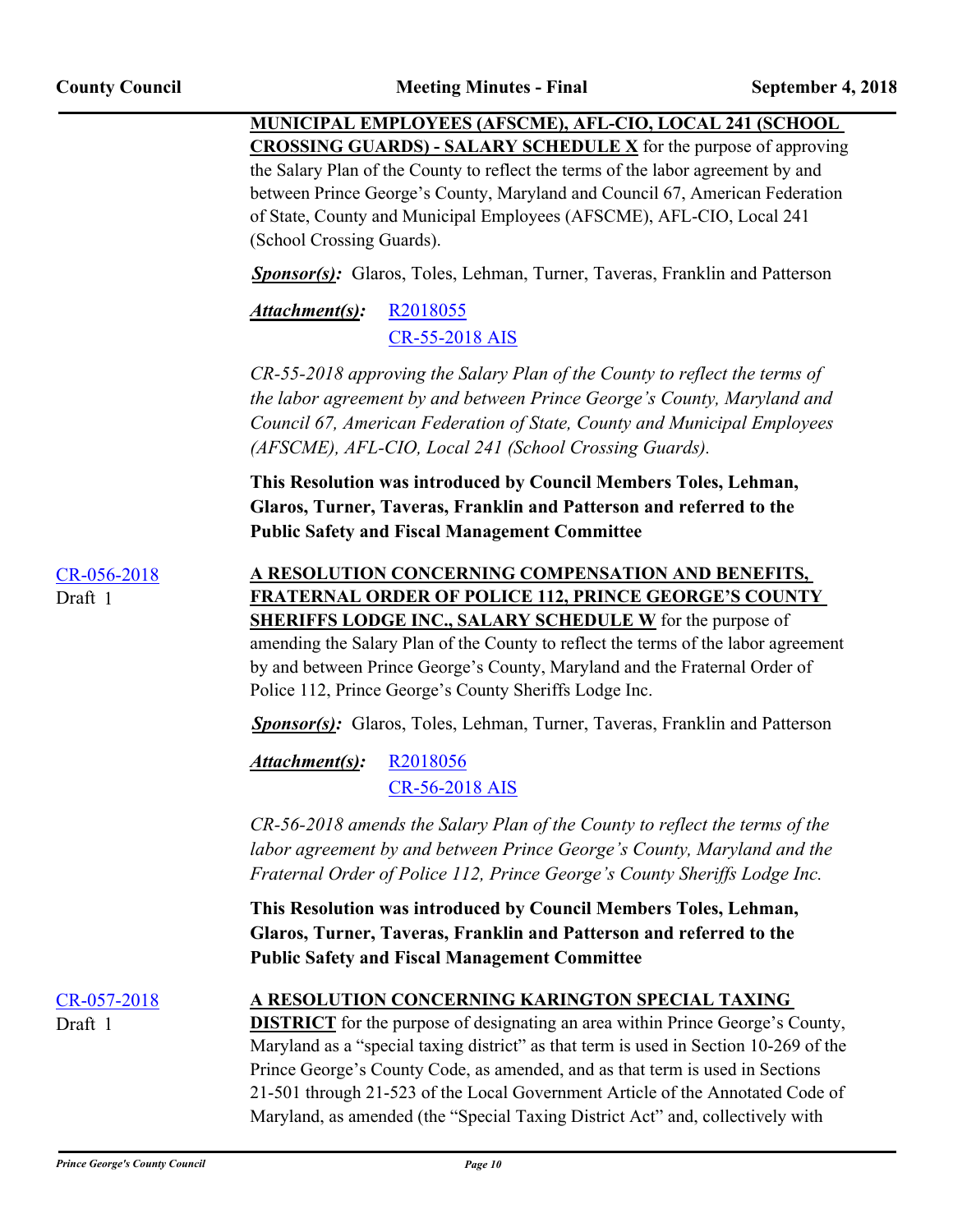Section 10-269 of the Prince George's County Code, the "Act"), such special taxing district to be located in the County and the City of Bowie, Maryland and to be known as the "Karington Special Taxing District"; providing for and determining various matters in connection with the establishment of a special taxing district; creating a special fund with respect to the Special Taxing District; providing for the levy of a special tax in connection with the Special Taxing District; pledging proceeds of such special tax to be paid over to the special fund as provided in the Act; making certain findings and determinations with respect to the special fund and the use of such fund; providing that special obligation bonds may be issued from time to time pursuant to an ordinance or ordinances enacted in accordance with the Act and secured by the special fund; and generally relating to the Karington Special Taxing District.

*Sponsor(s):* Glaros, Turner, Taveras, Franklin and Patterson

[R2018057](http://princegeorgescountymd.legistar.com/gateway.aspx?M=F&ID=b668506f-0ab1-4a9d-8463-380c9773e99f.docx) [CR-57-2018 Exhibit B](http://princegeorgescountymd.legistar.com/gateway.aspx?M=F&ID=a5ead354-56c9-4048-92ee-9336158c61a3.pdf) [CR-57-2018 Exhibit C](http://princegeorgescountymd.legistar.com/gateway.aspx?M=F&ID=dc08f3cc-267a-4a5b-ba7b-228e360dcd05.docx) [CR-57-2018 AIS](http://princegeorgescountymd.legistar.com/gateway.aspx?M=F&ID=dfdb1452-45a5-44f3-a6b0-1d19531962b9.pdf) *Attachment(s):*

*CR-57-2018 designates an area along Route 301 in Bowie, Maryland as the Karington Special Taxing District to secure the payment of special obligation bonds, if necessary.*

**This Resolution was introduced by Council Members Glaros, Turner, Taveras, Franklin and Patterson and referred to the Committee of the Whole**

## **2. CONSIDERATION OF ITEMS REMOVED FROM CONSENT AGENDA**

*There were no items considered.*

[Consent26-18](http://princegeorgescountymd.legistar.com/gateway.aspx?m=l&id=/matter.aspx?key=10349) **MOTION TO ADOPT CONSENT AGENDA**

Draft 1

**A motion was made by Council Member Lehman, seconded by Vice Chair Turner, that the Consent Agenda be adopted. The motion carried by the following vote:**

Glaros, Franklin, Lehman, Patterson, Taveras, Toles and Turner Aye

**Absent** Davis and Harrison

## **3. PROPOSED CORRESPONDENCE/ADMINISTRATIVE OFFICER'S REPORT**

*There were no items considered.*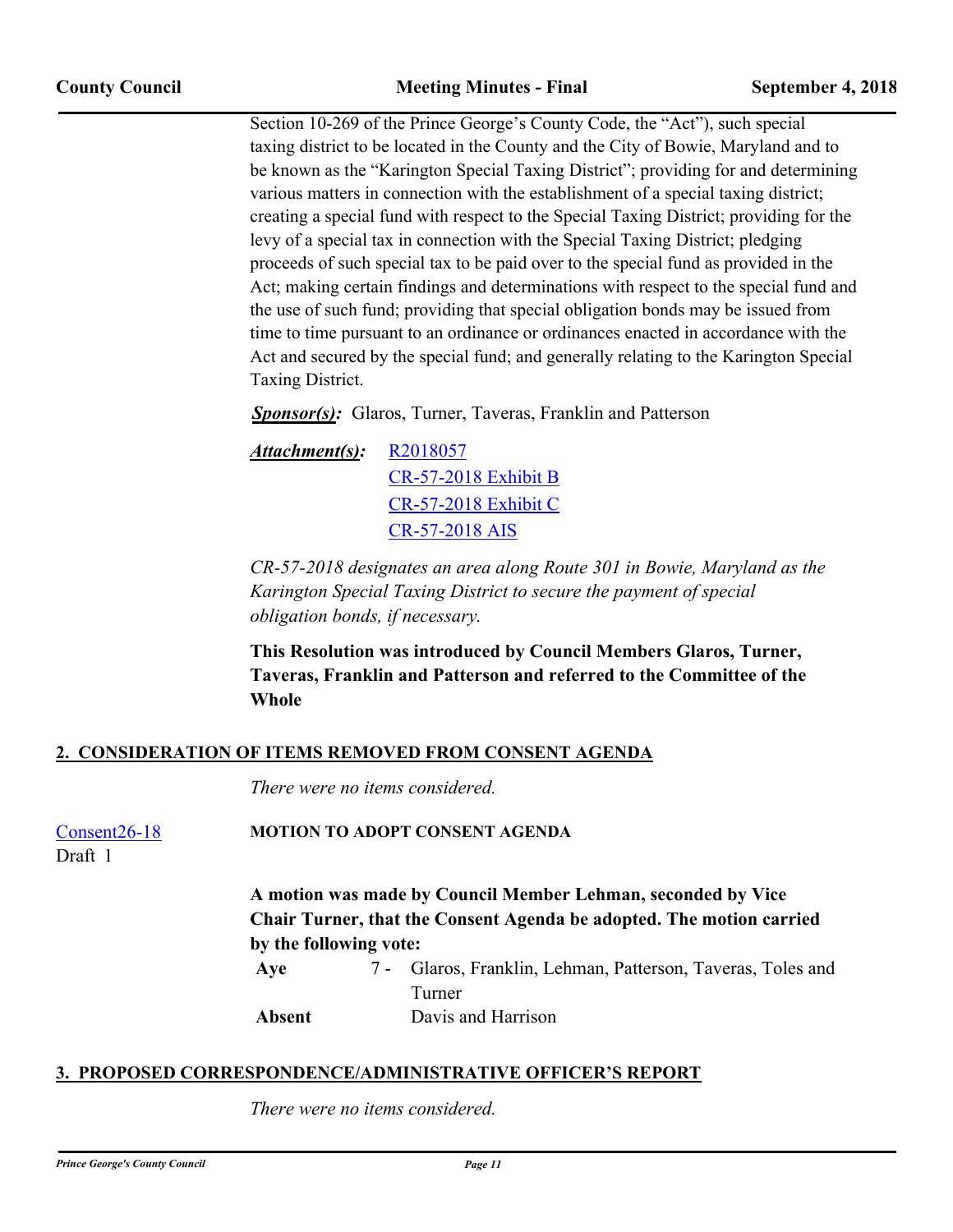### **4. PUBLIC HEARINGS/BILLS ELIGIBLE FOR THIRD READING – (ENACTMENT)**

[CB-025-2018](http://princegeorgescountymd.legistar.com/gateway.aspx?m=l&id=/matter.aspx?key=10204) **AN ORDINANCE CONCERNING C-O ZONE** for the purpose of amending the commercial table of uses in the Zoning Ordinance to permit food and beverage store uses in combination with gas station uses in the C-O (Commercial Office) Zones of Prince George's County, under certain specified circumstances. Draft 2 *Sponsor(s):* Harrison and Davis

> [B2018025](http://princegeorgescountymd.legistar.com/gateway.aspx?M=F&ID=3ccebe46-bfe1-4c92-9a81-708108f8e968.doc) [CB-25-2018 AIS](http://princegeorgescountymd.legistar.com/gateway.aspx?M=F&ID=ceda96f5-96c8-4915-add1-4e973afc6506.pdf) [CB-25-2018 Report](http://princegeorgescountymd.legistar.com/gateway.aspx?M=F&ID=478a8433-08f7-47fc-a01c-3acf0d5b3e50.docx) *Attachment(s):*

*Pursuant to proper notice, the public hearing was convened at. 11:02 a.m. The Honorable Emmett Jordan, Mayor of the City of Greenbelt, and Norman Rivera, Esq. provided verbal testimony. All persons wishing to speak having done so, the public hearing was declared held.*

**The public hearing was held for this Council Bill**

[CB-027-2018](http://princegeorgescountymd.legistar.com/gateway.aspx?m=l&id=/matter.aspx?key=10163) **AN ORDINANCE CONCERNING COMPREHENSIVE DESIGN ZONES - SPECIFIC DESIGN PLANS - PROCEDURES** for the purpose of amending the Zoning Ordinance to authorize the administrative approval of certain limited, minor revisions and limited departures from design standard requirements for specific Draft 2

*Sponsor(s)*: Davis, Franklin and Turner

[B2018027](http://princegeorgescountymd.legistar.com/gateway.aspx?M=F&ID=12a74895-5b35-44c5-ac1d-576424e71d6c.doc) [CB-27-2018 AIS](http://princegeorgescountymd.legistar.com/gateway.aspx?M=F&ID=33a6ff67-a808-4724-a806-dc2960389cd2.pdf) [CB-27-2018 Report](http://princegeorgescountymd.legistar.com/gateway.aspx?M=F&ID=16addc4d-53cc-46e5-ac15-c68cc3d787b2.doc) *Attachment(s):*

design plans by the Planning Director.

*Pursuant to proper notice, the public hearing was convened at 11:05 a.m. Norman Rivera, Esq., provided verbal testimony. All persons wishing to speak having done so, the public hearing was declared held.*

**The public hearing was held for this Council Bill**

**A motion was made by Council Member Patterson, seconded by Vice Chair Turner, that this Council Bill be enacted. The motion carried by the following vote:**

Glaros, Franklin, Lehman, Patterson, Taveras, Toles and Turner **Aye** 7 -

**Absent** Davis and Harrison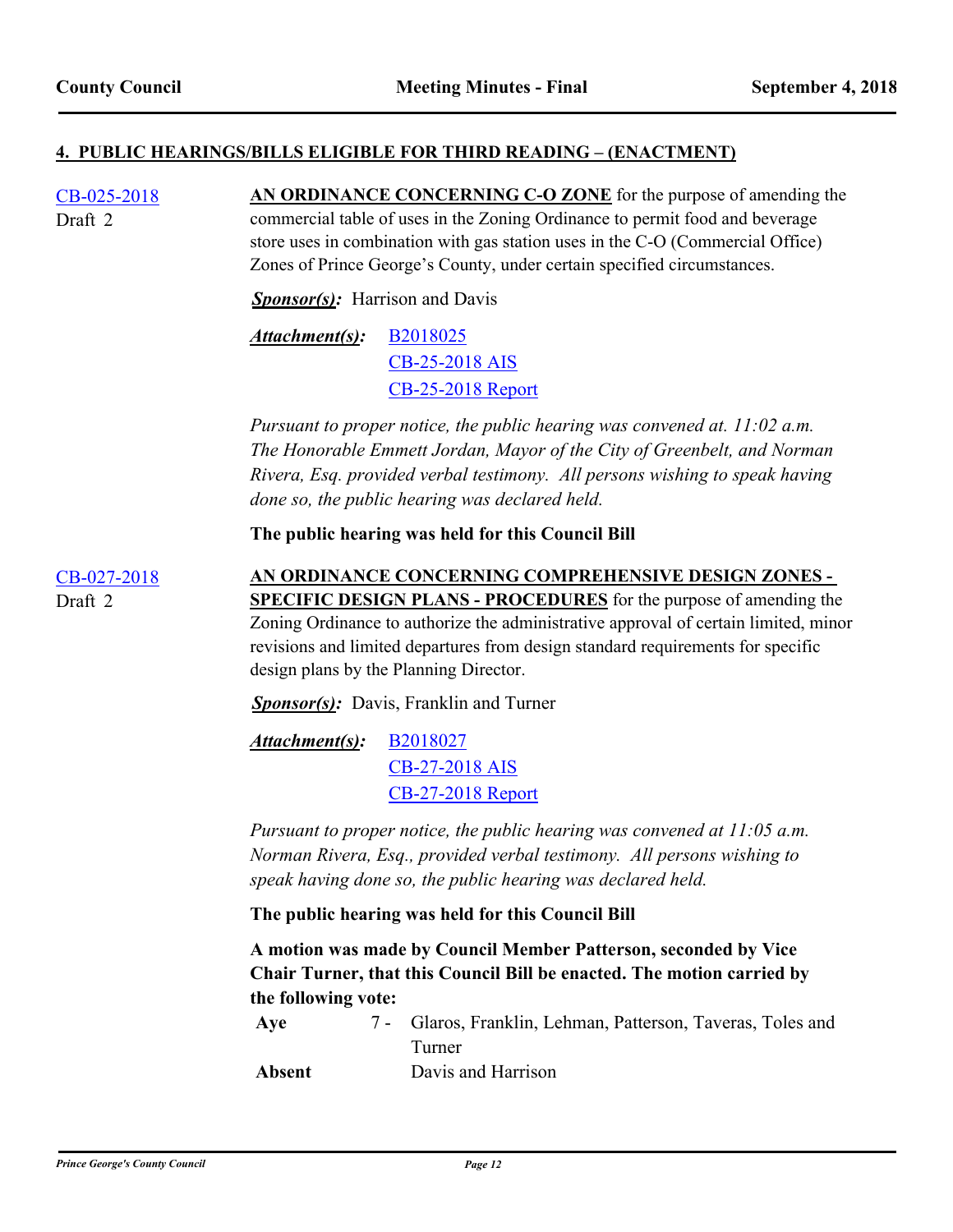| <b>County Council</b>  |                                                                                                                                                                                                                                                        | <b>Meeting Minutes - Final</b>                                                                                                                                                                                                                                                                 | September 4, 2018 |  |  |
|------------------------|--------------------------------------------------------------------------------------------------------------------------------------------------------------------------------------------------------------------------------------------------------|------------------------------------------------------------------------------------------------------------------------------------------------------------------------------------------------------------------------------------------------------------------------------------------------|-------------------|--|--|
| CB-028-2018<br>Draft 3 |                                                                                                                                                                                                                                                        | AN ORDINANCE CONCERNING R-R ZONE for the purpose of amending the<br>residential table of uses in the Zoning Ordinance to permit certain residential<br>townhouse dwelling unit uses within the R-R (Rural Residential) Zones of Prince<br>George's County, subject to specified circumstances. |                   |  |  |
|                        | <b>Sponsor(s)</b> : Patterson                                                                                                                                                                                                                          |                                                                                                                                                                                                                                                                                                |                   |  |  |
|                        | Attachment(s):                                                                                                                                                                                                                                         | B2018028<br>CB-28-2018 AIS<br><b>CB-28-2018 Report</b>                                                                                                                                                                                                                                         |                   |  |  |
|                        | public hearing was declared held.                                                                                                                                                                                                                      | Pursuant to proper notice, the public hearing was convened at $11:06$ a.m.<br>There were no speakers. All persons wishing to speak having done so, the                                                                                                                                         |                   |  |  |
|                        | The public hearing was held for this Council Bill                                                                                                                                                                                                      |                                                                                                                                                                                                                                                                                                |                   |  |  |
|                        | by the following vote:<br>Aye<br><b>Absent</b>                                                                                                                                                                                                         | A motion was made by Council Member Patterson, seconded by Council<br>Member Franklin, that this Council Bill be enacted. The motion carried<br>7 - Glaros, Franklin, Lehman, Patterson, Taveras, Toles and<br>Turner<br>Davis and Harrison                                                    |                   |  |  |
| CB-046-2018<br>Draft 2 |                                                                                                                                                                                                                                                        | AN ORDINANCE CONCERNING I-2 ZONE for the purpose of permitting<br>Concrete recycling facility uses in the I-2 (Heavy Industrial) Zones of Prince<br>George's County, under certain specified circumstances.                                                                                    |                   |  |  |
|                        | <b>Sponsor(s):</b> Franklin and Harrison                                                                                                                                                                                                               |                                                                                                                                                                                                                                                                                                |                   |  |  |
|                        | Attachment(s): B2018046                                                                                                                                                                                                                                | <b>CB-46-2018 AIS</b><br><b>CB-46-2018 Report</b>                                                                                                                                                                                                                                              |                   |  |  |
|                        | Pursuant to proper notice, the public hearing was convened at $11:07$ a.m.<br>There were no speakers. All persons wishing to speak having done so, the<br>public hearing was declared held.                                                            |                                                                                                                                                                                                                                                                                                |                   |  |  |
|                        | The public hearing was held for this Council Bill                                                                                                                                                                                                      |                                                                                                                                                                                                                                                                                                |                   |  |  |
|                        | A motion was made by Vice Chair Turner, seconded by Council Member<br>Franklin, that the Council Rules of Procedure be suspended to allow for<br>an effective date on the date of enactment of this Bill. The motion<br>carried by the following vote: |                                                                                                                                                                                                                                                                                                |                   |  |  |
|                        | Aye<br>$7 -$<br><b>Absent</b>                                                                                                                                                                                                                          | Glaros, Franklin, Lehman, Patterson, Taveras, Toles and<br>Turner<br>Davis and Harrison                                                                                                                                                                                                        |                   |  |  |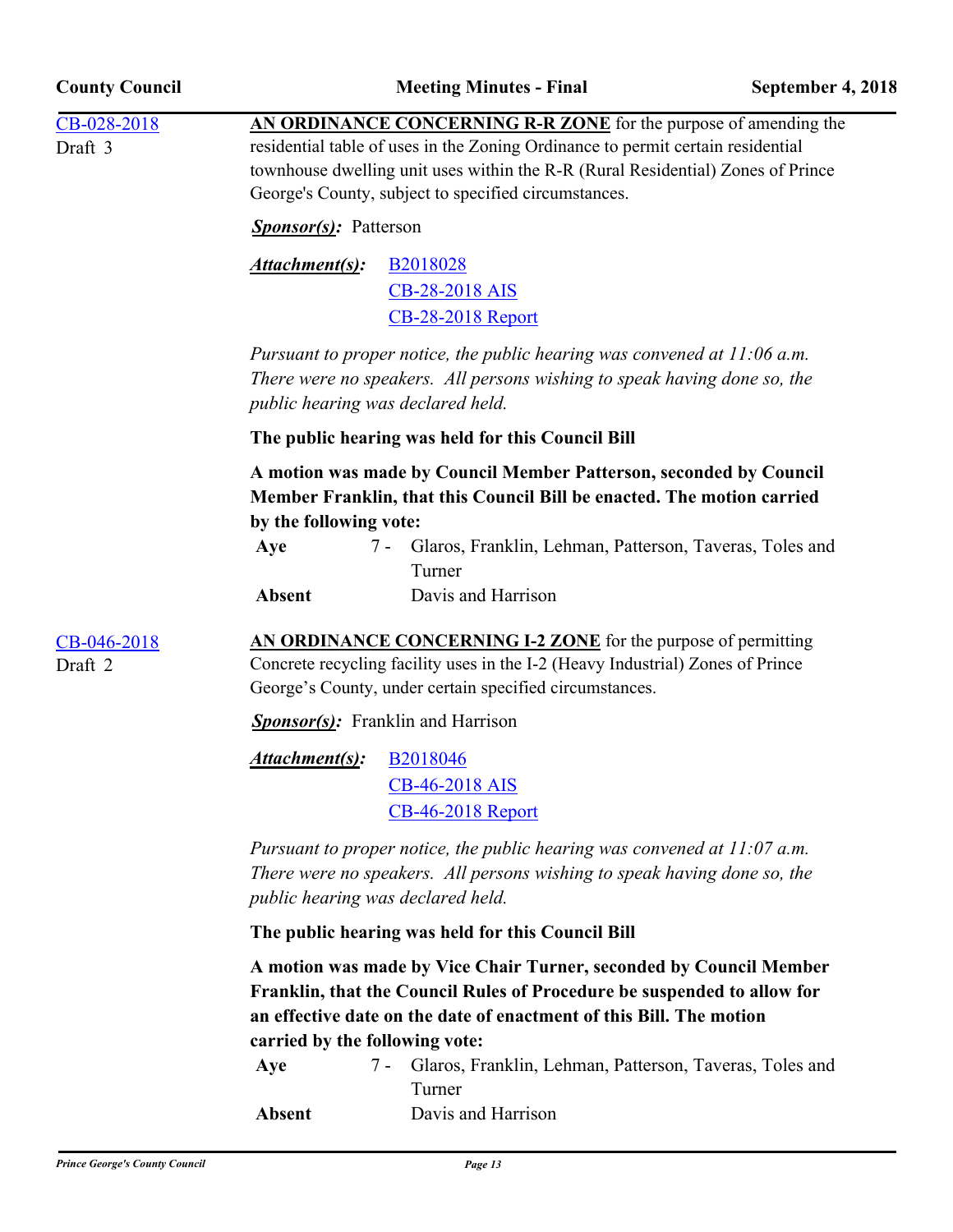*Council Member Lehman expressed her opposition to concrete batching facilities. Council Member Toles explained her reticence to support this measure.*

**A motion was made by Council Member Franklin, seconded by Council Member Patterson, that this Council Bill be enacted. The motion carried by the following vote:**

| Aye        | 6 - Glaros, Franklin, Patterson, Taveras, Toles and Turner |
|------------|------------------------------------------------------------|
| <b>Nay</b> | 1 - Lehman                                                 |

**Absent** Davis and Harrison

Draft 2

[CB-047-2018](http://princegeorgescountymd.legistar.com/gateway.aspx?m=l&id=/matter.aspx?key=9955) **AN ORDINANCE CONCERNING I-2 ZONE** for the purpose of permitting Concrete batching or cement mixing plant uses in the I-2 (Heavy Industrial) Zones of Prince George's County, under certain specified circumstances.

*Sponsor(s):* Franklin and Harrison

[B2018047](http://princegeorgescountymd.legistar.com/gateway.aspx?M=F&ID=a0d68fe0-9cbc-43ee-9370-17f6b97d0253.doc) [CB-47-2018 AIS](http://princegeorgescountymd.legistar.com/gateway.aspx?M=F&ID=1cc1f78e-a850-46b0-9419-ba0a80227fa3.pdf) [CB-47-2018 Report](http://princegeorgescountymd.legistar.com/gateway.aspx?M=F&ID=ce85a5b1-6e9f-4f27-9635-f298a84f26dd.doc) *Attachment(s):*

*Pursuant to proper notice, the public hearing was convened at 11:10 a.m. There were no speakers. All persons wishing to speak having done so, the public hearing was declared held.*

**The public hearing was held for this Council Bill**

*Council Member Lehman expressed her continuing opposition to concrete batching facilities.*

**A motion was made by Council Member Franklin, seconded by Vice Chair Turner, that the Council Rules of Procedure be suspended to allow for an effective date on the date of enactment of this Bill. The motion carried by the following vote:**

| Aye        | 6 - Glaros, Franklin, Patterson, Taveras, Toles and Turner |
|------------|------------------------------------------------------------|
| <b>Nav</b> | 1 - Lehman                                                 |
| Absent     | Davis and Harrison                                         |

**A motion was made by Council Member Franklin, seconded by Council Member Patterson, that this Council Bill be enacted. The motion carried by the following vote:**

| Aye           | 6 - Glaros, Franklin, Patterson, Taveras, Toles and Turner |
|---------------|------------------------------------------------------------|
| <b>Nav</b>    | 1 - Lehman                                                 |
| <b>Absent</b> | Davis and Harrison                                         |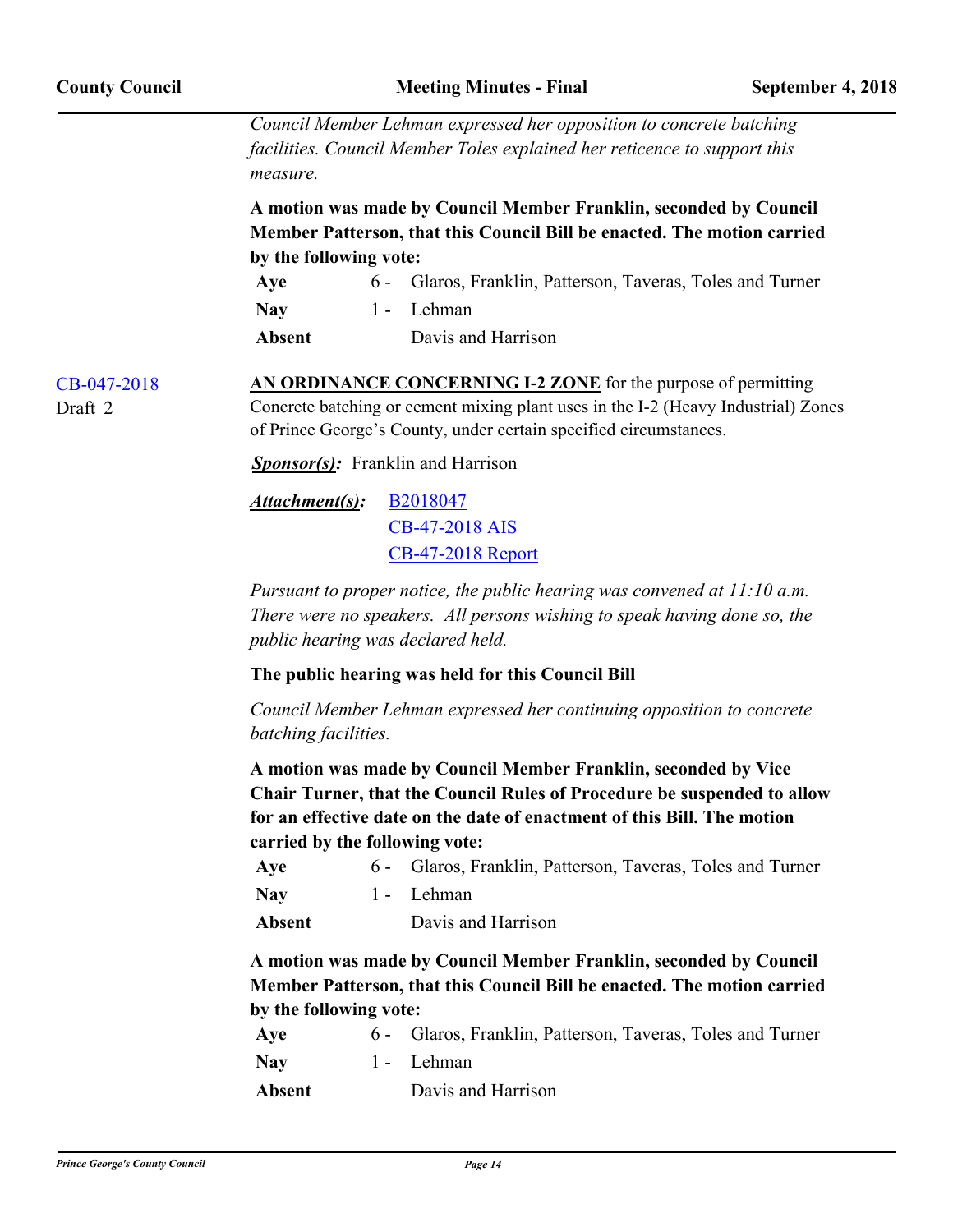| <b>County Council</b>  |                                                                                                                                                                                                                                                                                               | <b>Meeting Minutes - Final</b>               | September 4, 2018 |  |  |
|------------------------|-----------------------------------------------------------------------------------------------------------------------------------------------------------------------------------------------------------------------------------------------------------------------------------------------|----------------------------------------------|-------------------|--|--|
| CB-048-2018<br>Draft 1 | AN ORDINANCE CONCERNING C-M ZONE for the purpose of permitting<br>certain Vehicle, mobile home, or camping trailer sales lots in the C-M<br>(Commercial Miscellaneous) Zones of Prince George's County, subject to<br>specified development requirements.                                     |                                              |                   |  |  |
|                        | <b>Sponsor(s):</b> Patterson and Harrison                                                                                                                                                                                                                                                     |                                              |                   |  |  |
|                        | B2018048<br>Attachment(s):<br>CB-48-2018 AIS<br><b>CB-48-2018 Report</b><br>Pursuant to proper notice, the public hearing was convened at $11:12$ a.m.<br>There were no speakers. All persons wishing to speak having done so, the<br>public hearing was declared held.                       |                                              |                   |  |  |
|                        | The public hearing was held for this Council Bill                                                                                                                                                                                                                                             |                                              |                   |  |  |
|                        | A motion was made by Council Member Patterson, seconded by Council<br>Member Franklin, that this Council Bill be enacted. The motion carried<br>by the following vote:<br>7 - Glaros, Franklin, Lehman, Patterson, Taveras, Toles and<br>Aye<br>Turner<br>Davis and Harrison<br><b>Absent</b> |                                              |                   |  |  |
| <b>RECESS</b>          |                                                                                                                                                                                                                                                                                               |                                              |                   |  |  |
|                        |                                                                                                                                                                                                                                                                                               | The meeting went into recess at $11:13$ a.m. |                   |  |  |

# **COMMITTEE OF THE WHOLE - (COUNCIL HEARING ROOM)**

*The Committee of the Whole meeting was held. See Separate Standing Committee Report for details.*

# **RECONVENE**

*The meeting was reconvened at 11:33 a.m.*

# **5. SECOND READING OF BILLS – (INTRODUCTION)**

[CB-066-2018](http://princegeorgescountymd.legistar.com/gateway.aspx?m=l&id=/matter.aspx?key=10350) **AN ACT CONCERNING COLLECTIVE BARGAINING AGREEMENT - INTERNATIONAL ASSOCIATION OF FIRE FIGHTERS, AFL-CIO, LOCAL 1619 (FIRE FIGHTERS, PARAMEDICS AND FIRE FIGHTER/MEDICS)** for the purpose of amending the labor agreement by and between Prince George's County, Maryland and the International Association of Fire Fighters, AFL-CIO, Local 1619 (Fire Fighters, Paramedics and Fire Fighter/Medics), to provide for wages and certain other terms and conditions of Draft 1